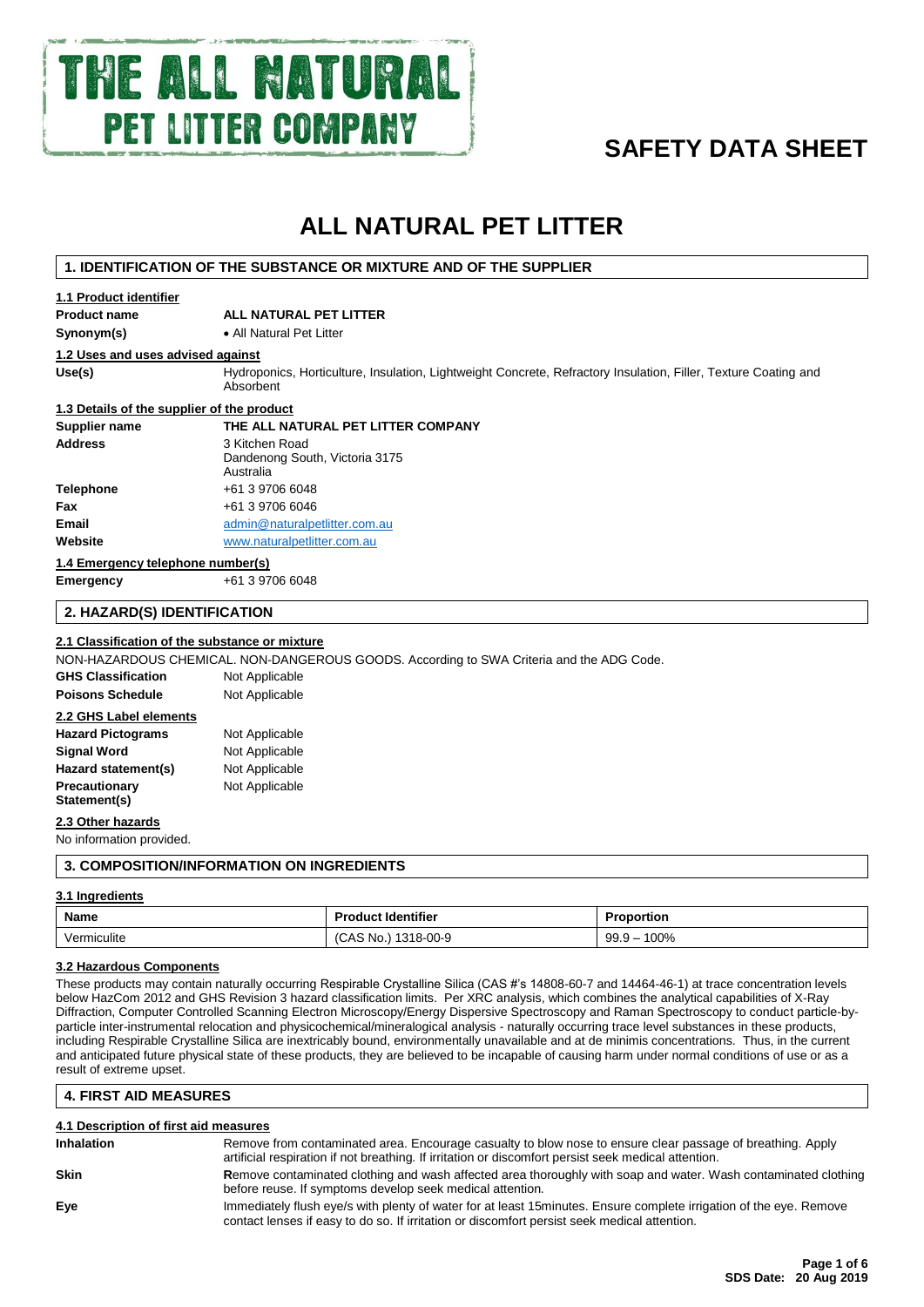# **PRODUCT NAME ALL NATURAL PET LITTER**

# **Ingestion** Do NOT induce vomiting. If vomiting occurs, lean casualty forward or place on left side (head-down position, if possible) to maintain open airway and prevent aspiration. Give water to rinse out mouth, then provide liquid slowly and as much as casualty can comfortably drink. Never give liquid to a person showing signs of reduced awareness. If symptoms develop seek medical attention.

**First Aid Facilities** Eye wash station. Normal washroom facilities.

#### **4.2 Most important symptoms and effects, both acute and delayed**

See Section 11 for more detailed information on health effects and symptoms.

#### **4.3 Indication of any immediate medical attention and special treatment needed**

Provide general supportive measures and treat symptomatically.

#### **5. FIRE-FIGHTING MEASURES**

#### **5.1 Extinguishing media**

Use extinguishing media suitable for surrounding environment.

#### **5.2 Special hazards arising from the substance or mixture**

Non-combustible material. Not considered a fire risk.

#### **5.3 Advise for firefighters**

| Firefighting             | Alert Fire Brigade and advise location and nature of hazard. Product is not combustible. No special firefighting |
|--------------------------|------------------------------------------------------------------------------------------------------------------|
| instructions             | procedures required. Use firefighting procedures suitable for surrounding area.                                  |
| <b>Protection during</b> | Fire fighters should wear appropriate protective equipment and self-contained breathing                          |
| Firefighting             | apparatus (SCBA)                                                                                                 |
| 5.4 HAZCHEM code         |                                                                                                                  |

None allocated

#### **6. ACCIDENTAL RELEASE MEASURES**

#### **6.1 Personal precautions, protective equipment and emergency procedures**

| <b>General measures</b>     | Avoid breathing dust. Use in well-ventilated area. Handle in accordance with good industrial hygiene and safety |
|-----------------------------|-----------------------------------------------------------------------------------------------------------------|
|                             | practices.                                                                                                      |
| <b>Protective equipment</b> | Wear Personal Protective Equipment (PPE) as detailed in Section 8 of the SDS.                                   |
| <b>Emergency procedure</b>  | Evacuate all unnecessary personnel. Increase ventilation.                                                       |
|                             |                                                                                                                 |

#### **6.2 Environmental precautions**

Vermiculite is inert and is not expected to present a hazard to the environment. Prevent product from entering drains and waterways. If contamination of waterways occurs, contact the Environmental Protection Authority (EPA).

# **6.3 Methods and materials for containment and cleaning up**

Contain spillage immediately. Vacuum or wet sweep spilled material to avoid generating dust. Collect and transfer material to a suitable container for reuse or disposal. Use absorbent paper dampened with water to pick up remaining material. Wash surfaces well with soap and water. Dispose of in accordance with federal, EPA and state regulations.

#### **6.4 References to other sections**

See Sections 8 and 13 for exposure controls and disposal.

# **7. HANDLING AND STORAGE**

## **7.1 Precautions for safe handling**

Avoid generation of dust. Use smallest possible amounts in designated areas with adequate ventilation. Have emergency equipment (for fires, spills, leaks, etc.) readily available. Before use carefully read the product label. Use of safe work practices are recommended to avoid inhalation and eye or skin contact. Observe good personal hygiene, including washing hands before eating, drinking, and smoking or using toilet facilities. Prohibit eating, drink and smoking in contaminated areas.

#### **7.2 Conditions for safe storage, including any incompatibilities**

| <b>Storage conditions</b> | Store in a cool, dry, well-ventilated area, out of direct sunlight and moisture. Store away from water, foodstuffs and<br>incompatible materials. Ensure containers are adequately labelled, protected from physical damage and sealed when<br>not in use.                                    |
|---------------------------|-----------------------------------------------------------------------------------------------------------------------------------------------------------------------------------------------------------------------------------------------------------------------------------------------|
| Storage container         | Multi-ply paper bag with sealed plastic liner or heavy gauge plastic bag.<br>NOTE: Bags should be stacked, blocked, interlocked, and limited in height so that they are stable and secure against<br>sliding or collapse. Check that all containers are clearly labelled and free from leaks. |
| Incompatible<br>materials | Strong acids and reducing agents.                                                                                                                                                                                                                                                             |

# **7.3 Specific end use(s)**

See Section 1 of SDS for further information.

# **8. EXPOSURE CONTROLS/PERSONAL PROTECTION**

## **8.1 Control parameters**

# **Occupational Exposure Limits (OEL)**

| м.                                  | TWA             |                            | ישפט<br>-can                | <b>Notes</b><br>. |
|-------------------------------------|-----------------|----------------------------|-----------------------------|-------------------|
| $\cdots$<br>nıculıte<br>11 L<br>. . | Not.<br>ailable | - Nic<br>$\sim$<br>ailable | <b>Not</b><br>wailable<br>. |                   |

No Exposure Standards have been established for Vermiculite. However, Safe Work Australia – Workplace Exposure Standards for Airborne Contaminants states; exposure standards for dusts not otherwise classified (nuisance dusts) is 10 mg/m³.

**Biological limits** No biological limit values have been allocated for this material.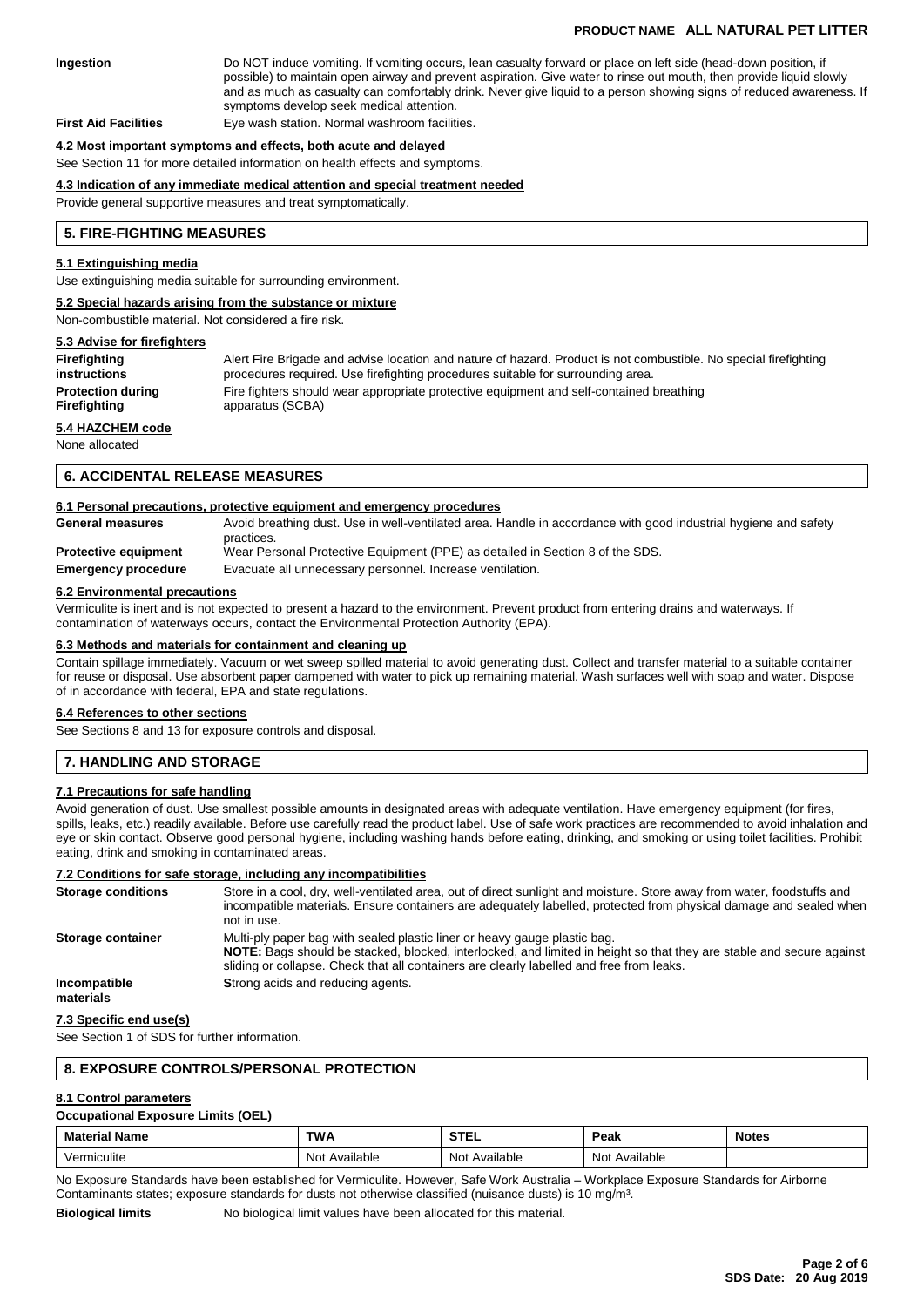| Appropriate<br>engineering controls     | Use in well ventilated area. Local exhaust ventilation should be used to prevent excessively dusty conditions and to<br>maintain dust levels below exposure limits. Work areas should be cleaned regularly by wet sweeping or vacuuming.                                                                                                                                                                                                                                                                                                                                                                                                   |  |  |
|-----------------------------------------|--------------------------------------------------------------------------------------------------------------------------------------------------------------------------------------------------------------------------------------------------------------------------------------------------------------------------------------------------------------------------------------------------------------------------------------------------------------------------------------------------------------------------------------------------------------------------------------------------------------------------------------------|--|--|
| <b>Personal protective</b><br>equipment |                                                                                                                                                                                                                                                                                                                                                                                                                                                                                                                                                                                                                                            |  |  |
| <b>Eye Protection</b>                   | For industrial use wear safety glasses with side shields, safety goggles or full-face shield as appropriate. Contact<br>lenses may pose a special hazard; soft contact lenses may absorb and concentrate irritants. Eye protection should<br>conform to the specifications detailed in AS/NZS 1336:2014 Eye and Face Protection – Guidelines.                                                                                                                                                                                                                                                                                              |  |  |
| <b>Hand protection</b>                  | Generally not required. However, for industrial use, wear gloves of impervious material. Reference should be made<br>to AS/NZS 2161.1:2016 Occupational protective gloves - Selection, use and maintenance.                                                                                                                                                                                                                                                                                                                                                                                                                                |  |  |
| <b>Body protection</b>                  | Wearing of long sleeved shirts and full-length trousers is recommended. Clothing should conform to the<br>specifications detailed in AS/NZS 4501.1:2008 Occupational Protective Clothing – Guidelines on the selection, use,<br>care and maintenance of protective clothing.                                                                                                                                                                                                                                                                                                                                                               |  |  |
| <b>Respiratory</b>                      | If engineering controls are not effective in controlling airborne exposure then a Class P1 or P2 (Particulate) respirator<br>should be worn. Final choice of appropriate breathing protection is dependent upon actual airborne concentrations<br>and the type of breathing protection required will vary according to individual circumstances. Respiratory protection<br>should conform to the specifications detailed in AS/NZS 1715:2009 Selection, Use and Maintenance of Respiratory<br>Protective Devices and AS ISO 16972:2015 Respiratory Protective Devices - Terms, definitions, graphical symbols<br>and units of measurement. |  |  |
| General hygiene<br>considerations       | Always observe good personal hygiene measures, such as washing after handling the material and before eating,<br>drinking, and/or smoking. Routinely wash work clothing and protective equipment to remove contaminants. Eye wash<br>station is recommended.                                                                                                                                                                                                                                                                                                                                                                               |  |  |
| <b>Thermal protection</b>               | Not Applicable                                                                                                                                                                                                                                                                                                                                                                                                                                                                                                                                                                                                                             |  |  |

# **9. PHYSICAL AND CHEMICAL PROPERTIES AND SAFETY CHARACTERISTICS**

## **9.1 Information on basic physical and chemical properties**

| <b>Physical state</b>           | Granular                          |
|---------------------------------|-----------------------------------|
| Colour                          | Mixture of golden brown and white |
| Odour                           | Odourless                         |
| <b>Melting point</b>            | 1200 - 1320°C                     |
| <b>Boiling point</b>            | Not Applicable                    |
| Flammability                    | Non-combustible                   |
| <b>Lower Explosion limits</b>   | Not Applicable                    |
| <b>Upper Explosion limits</b>   | Not Applicable                    |
| <b>Flash point</b>              | Not Applicable                    |
| Auto-ignition temp.             | Not Applicable                    |
| Decomposition temp.             | Not Applicable                    |
| pH value                        | $6 - 9$                           |
| <b>Kinematic viscosity</b>      | Not Applicable                    |
| <b>Solubility</b>               | Soluble in strong mineral acids   |
|                                 | Insoluble in organic solvents     |
|                                 | Insoluble in water                |
| <b>Partition coefficient</b>    | Not Applicable                    |
| (n-octanol/water)               |                                   |
| Vapour pressure                 | Not Applicable                    |
| Density and/or                  | Not Applicable                    |
| relative density                |                                   |
| Relative vapour density         | Not Applicable                    |
| <b>Particle characteristics</b> | $1 \mu m - 16 \text{mm}$          |
| 9.2 Other information           |                                   |
| <b>Bulk density</b>             | 64-160 kg/m <sup>3</sup>          |
| <b>Specific Gravity</b>         | $2.4 - 2.7$                       |
|                                 |                                   |

# **10. STABILITY AND REACTIVITY**

# **10.1 Reactivity**

Stable under normal conditions.

# **10.2 Chemical stability**

**8.2 Exposure controls**

Stable under normal ambient and anticipated storage and handling conditions of temperature and pressure.

# **10.3 Possibility of hazardous reactions**

Hazardous polymerization not expected to occur.

# **10.4 Conditions to avoid**

Avoid dust generation.

# **10.5 Incompatible materials**

**S**trong acids and reducing agents.

# **10.6 Hazardous decomposition products**

None known.

# **11. TOXICOLOGICAL INFORMATION**

#### **11.1 Likely routes of exposure**

Inhalation, dermal contact and eye contact. Exposure by ingestion (swallowing) is not expected to occur.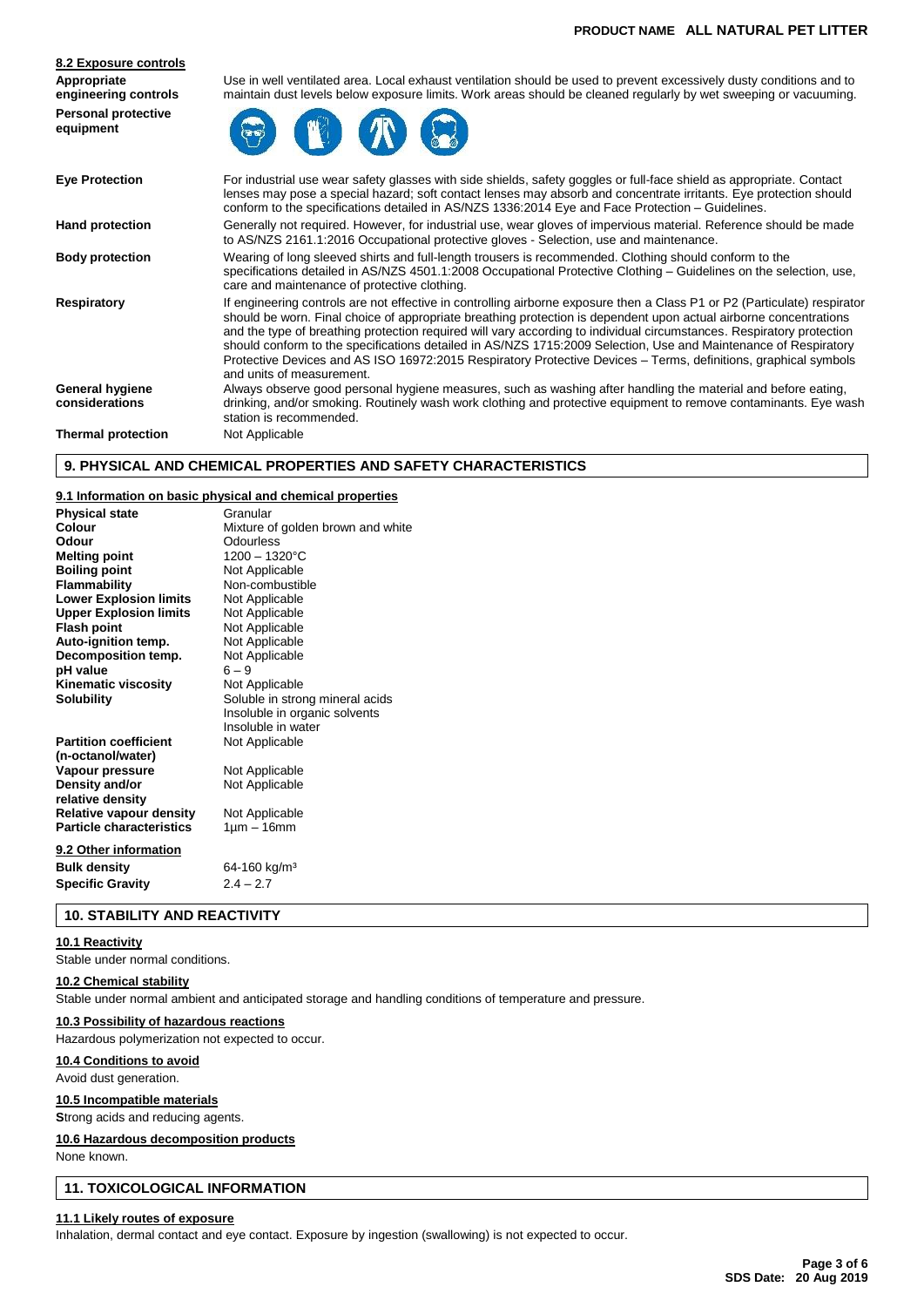# **11.2 Symptoms related to the physical, chemical and toxicological characteristics**

| <b>Inhalation</b> | Inhalation of airborne dust may cause irritation to the mucous membrane and upper airways. Symptoms can include<br>coughing, sneezing and breathing difficulties.                                                 |
|-------------------|-------------------------------------------------------------------------------------------------------------------------------------------------------------------------------------------------------------------|
| Skin              | Prolonged contact with skin may cause irritation resulting in redness and itching. People with pre-existing skin<br>conditions, such as dermatitis, should take extra care so as not to exacerbate the condition. |
| Eye               | Contact with eyes may cause mechanical irritation resulting in redness, lacrimation and pain. May cause mild<br>abrasion.                                                                                         |
| Ingestion         | Ingestion of large amounts may cause gastrointestinal disturbances. Symptoms can include nausea, vomiting and<br>abdominal pain.                                                                                  |
|                   | 11.3 Toxicological offects from short and long term expesure                                                                                                                                                      |

# **11.3 Toxicological effects from short and long term exposure**

| <b>Acute Toxicity:</b>                                                                                |                                                                                                                                           | There is no data available.                                                                             |  |
|-------------------------------------------------------------------------------------------------------|-------------------------------------------------------------------------------------------------------------------------------------------|---------------------------------------------------------------------------------------------------------|--|
| <b>Irritation/Corrosion</b>                                                                           |                                                                                                                                           | There is no data available.                                                                             |  |
| <b>Sensitization:</b>                                                                                 |                                                                                                                                           | There is no data available.                                                                             |  |
| Mutagenicity:                                                                                         |                                                                                                                                           | There is no data available.                                                                             |  |
| Carcinogenicity:                                                                                      |                                                                                                                                           | There is no data available.                                                                             |  |
| <b>Reproductive Toxicity:</b><br>Teratogenicity:<br>Specific Target Organ Toxicity (Single Exposure): |                                                                                                                                           | There is no data available.                                                                             |  |
|                                                                                                       |                                                                                                                                           | There is no data available.                                                                             |  |
|                                                                                                       |                                                                                                                                           | There is no data available.                                                                             |  |
| <b>Specific Target Organ Toxicity (Repeated Exposure):</b>                                            |                                                                                                                                           | There is no data available.                                                                             |  |
| <b>Aspiration Hazard:</b>                                                                             |                                                                                                                                           | There is no data available.                                                                             |  |
| <b>Potential Acute Health Effects</b>                                                                 |                                                                                                                                           |                                                                                                         |  |
| Eye Contact:<br>of the eyes.                                                                          |                                                                                                                                           | Exposure to airborne concentrations above statutory or recommended exposure limits may cause irritation |  |
| Inhalation:                                                                                           | Exposure to airborne concentrations above statutory or recommended exposure limits may cause irritation<br>of the nose, throat and lungs. |                                                                                                         |  |
| <b>Skin Contact:</b>                                                                                  |                                                                                                                                           | No known significant health effects or critical hazards.                                                |  |
| Ingestion:                                                                                            |                                                                                                                                           | No known significant health effects or critical hazards.                                                |  |
| Symptoms Related to the Physical, Chemical and Toxicological Characteristics                          |                                                                                                                                           |                                                                                                         |  |
| Eye Contact:                                                                                          |                                                                                                                                           | Adverse symptoms may include irritation and redness                                                     |  |
| Inhalation:                                                                                           | Adverse symptoms may include respiratory tract irritation and coughing                                                                    |                                                                                                         |  |
| <b>Skin Contact:</b>                                                                                  | No known significant health effects or critical hazards.                                                                                  |                                                                                                         |  |
| Ingestion:                                                                                            | No known significant health effects or critical hazards.                                                                                  |                                                                                                         |  |
|                                                                                                       |                                                                                                                                           | Delayed and Immediate Effects and Also Chronic Effects from Short and Long Term Exposure                |  |
| <b>Short Term Exposure</b>                                                                            |                                                                                                                                           |                                                                                                         |  |
| <b>Potential Immediate Effects:</b>                                                                   |                                                                                                                                           | No known significant health effects or critical hazards.                                                |  |
| <b>Potential Delayed Effects:</b>                                                                     |                                                                                                                                           | No known significant health effects or critical hazards.                                                |  |
| Long Term Exposure                                                                                    |                                                                                                                                           |                                                                                                         |  |
| <b>Potential Immediate Effects:</b>                                                                   |                                                                                                                                           | No known significant effects or critical hazards.                                                       |  |
| <b>Potential Delayed Effects:</b>                                                                     |                                                                                                                                           | No known significant effects or critical hazards.                                                       |  |
| <b>Potential Chronic Health Effects</b>                                                               |                                                                                                                                           |                                                                                                         |  |
| General:                                                                                              |                                                                                                                                           | Repeated or prolonged inhalation of dust may lead to respiratory irritation.                            |  |
| Carcinogenicity:                                                                                      |                                                                                                                                           | No known significant effects or critical hazards.                                                       |  |
| <b>Mutagenicity:</b>                                                                                  |                                                                                                                                           | No known significant effects or critical hazards.                                                       |  |
| Teratogenicity:                                                                                       |                                                                                                                                           | No known significant effects or critical hazards.                                                       |  |
|                                                                                                       |                                                                                                                                           |                                                                                                         |  |
| <b>Developmental Effects:</b>                                                                         |                                                                                                                                           | No known significant effects or critical hazards.                                                       |  |
| <b>Fertility Effects:</b>                                                                             |                                                                                                                                           | No known significant effects or critical hazards.                                                       |  |
| <b>Other Adverse Effects:</b>                                                                         | None known                                                                                                                                |                                                                                                         |  |
|                                                                                                       |                                                                                                                                           |                                                                                                         |  |

# **12. ECOLOGICAL INFORMATION**

# **12.1 Toxicity**

No data available for this material.

# **12.2 Persistence and degradability**

No data available for this material.

# **12.3 Bio accumulative potential** No data available for this material.

**12.4 Mobility in soil**

# No data available for this material.

**12.5 Other adverse effects**

No data available for this material.

# **13. DISPOSAL CONSIDERATIONS**

# **13.1 Disposal**

Reuse or recycle where possible. Dispose of to an approved landfill. Dispose of in accordance with federal, EPA and state regulations.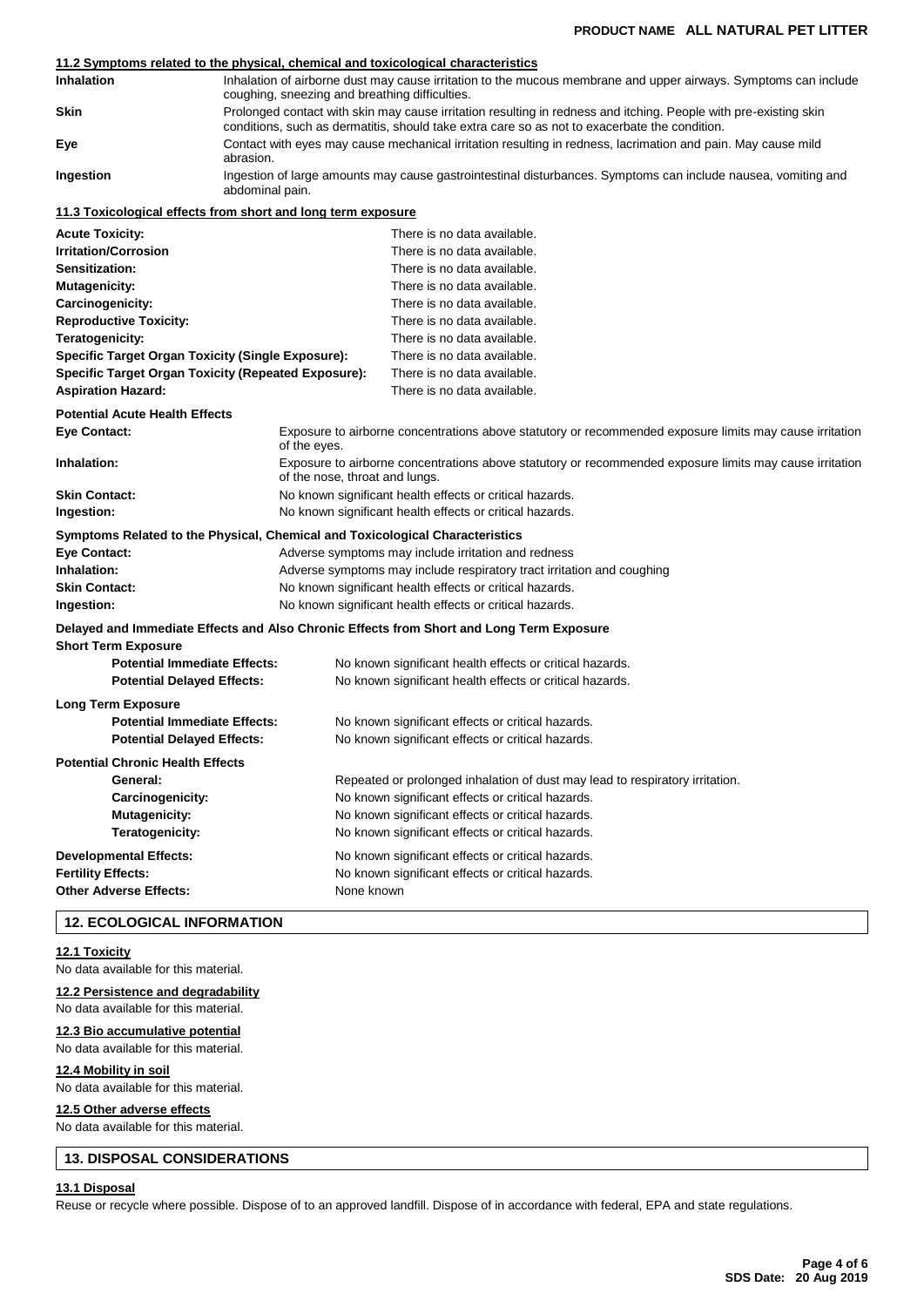# **14. TRANSPORT INFORMATION**

## **NOT CLASSIFIED AS A DANGEROUS GOOD BY THE CRITERIA OF THE ADG, IMDG OR IATA CODE**

|                           | <b>LAND TRANSPORT</b><br>(ADG) | <b>SEA TRANSPORT</b><br>(IMDG) | <b>AIR TRANSPORT</b><br>(ICAO-IATA / DGR)<br>Not Regulated |  |
|---------------------------|--------------------------------|--------------------------------|------------------------------------------------------------|--|
| 14.1 UN Number            | Not Regulated                  | Not Regulated                  |                                                            |  |
| 14.2 Proper Shipping Name | Not Regulated                  | Not Regulated                  | Not Regulated                                              |  |
| 14.3 DG Class             | Not Regulated                  | Not Regulated                  | Not Regulated                                              |  |
| 14.4 Packing Group        | Not Regulated                  | Not Regulated                  | Not Regulated                                              |  |

# **14.5 Environmental hazards**

No data is available for this material.

# **14.6 Transport in bulk (according to Annex II of MARPOL 73/78 and the IBC Code)**

### Not regulated

**14.7 Special precautions for user**

**HAZCHEM code** None allocated

# **15. REGULATORY INFORMATION**

# **15.1 Safety, health and environmental regulations/legislation specific for the product** Poison schedule **A** poison schedule number has not been allocated to this product using the criteria in the Standard for the Uniform Scheduling of Medicines and Poisons (SUSMP). **Classifications** SWA (Safework Australia) criteria is based on the Globally Harmonised System (GHS) of Classification and Labelling of Chemicals. **Inventory listing(s) AUSTRALIA: AICS (Australian Inventory of Chemical Substances)** All components are listed on AICS, or are exempt. **AUSTRALIA: HCIS (Hazardous Chemical Information System)** All components are listed on HCIS, or are exempt. **16. OTHER INFORMATION**

| <b>Additional information</b><br><b>PPE GUIDELINES:</b> | The recommendation for protective equipment contained within this report is provided as a guide only. Factors such<br>as method of application, working environment, quantity used, product concentration and the availability of<br>engineering controls should be considered before final selection of personal protective equipment.                                                                                                                                                                                                                                                                                                                                                                                                                                                                                                                                                                                                                                                                                                                                                                                                                                                                                                                                                                                                                                                                                          |
|---------------------------------------------------------|----------------------------------------------------------------------------------------------------------------------------------------------------------------------------------------------------------------------------------------------------------------------------------------------------------------------------------------------------------------------------------------------------------------------------------------------------------------------------------------------------------------------------------------------------------------------------------------------------------------------------------------------------------------------------------------------------------------------------------------------------------------------------------------------------------------------------------------------------------------------------------------------------------------------------------------------------------------------------------------------------------------------------------------------------------------------------------------------------------------------------------------------------------------------------------------------------------------------------------------------------------------------------------------------------------------------------------------------------------------------------------------------------------------------------------|
| <b>HEALTH EFFECTS FROM</b><br>EXPOSURE:                 | It should be noted that the effects from exposure to this product will depend on several factors including:<br>frequency and duration of use; quantity used; effectiveness of control measures; protective equipment used and<br>method of application. Given that it is impractical to prepare a report which would encompass all possible scenarios,<br>it is anticipated that users will assess the risks and apply control methods where appropriate.                                                                                                                                                                                                                                                                                                                                                                                                                                                                                                                                                                                                                                                                                                                                                                                                                                                                                                                                                                        |
| <b>Reference Materials</b>                              |                                                                                                                                                                                                                                                                                                                                                                                                                                                                                                                                                                                                                                                                                                                                                                                                                                                                                                                                                                                                                                                                                                                                                                                                                                                                                                                                                                                                                                  |
| / Sources for Data                                      | AS/NZS 1336:2014 Eye and Face Protection - Guidelines<br>AS/NZS 1715:2009 Selection, Use and Maintenance of Respiratory Protective Devices<br>AS/NZS 2161.1:2016 Occupational protective gloves - Selection, use and maintenance<br>AS/NZS 4501.1:2008 Occupational Protective Clothing – Guidelines on the selection, use, care and maintenance<br>AS/NZS ISO 16972:2015 Respiratory Protective Devices – Terms, definitions, graphical symbols and units of<br>measurement<br>Australian Code for the Transport of Dangerous Goods by Road and Rail (ADG Code)<br>Australian Inventory of Chemical Substances<br>Globally Harmonized System of Classification and Labelling of Chemicals (GHS)<br>Hazardous Chemical Information System (HCIS)<br>International Air Transport Association Dangerous Goods Regulations (DGR)<br>International Bulk Chemical Code (IBC Code)<br>MARPOL 73/78 Annex II Regulations for the Control of Pollution by Noxious Liquid Substances in Bulk<br>Preparation of Safety Data Sheets for Hazardous Chemicals Code of Practice<br>Safe Work Australia<br>Standard for the Uniform Scheduling of Medicines and Poisons (SUSMP)<br>The International Maritime Dangerous Goods Code (IMDG Code)<br>The Vermiculite Association<br>The Work Health and Safety Act (WHS Act)<br>The Work Health and Safety Regulations (WHS Regulations)<br>Workplace Exposure Standards for Airborne Contaminants |